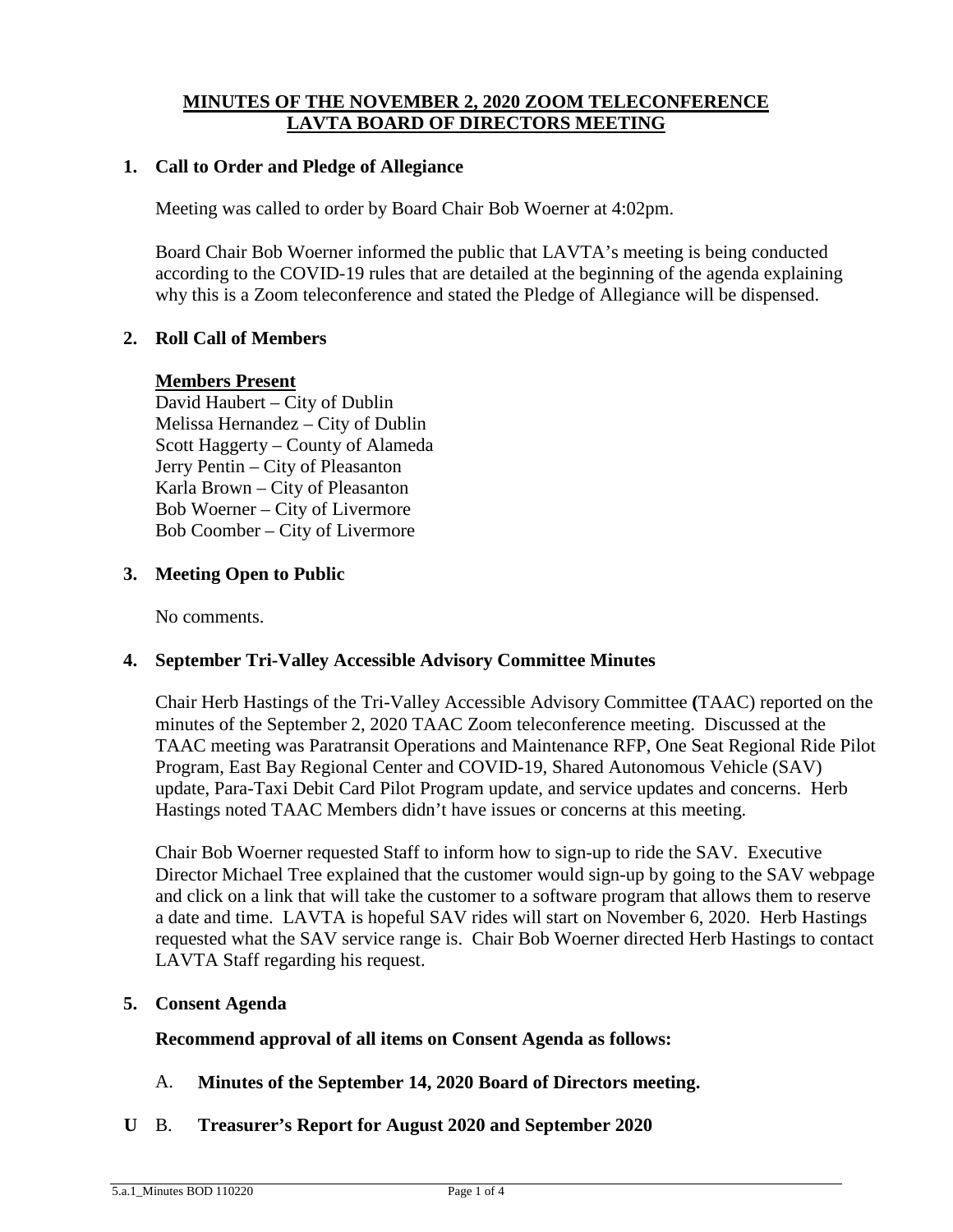The Board of Directors approved the LAVTA Treasurer's Report for August 2020 and September 2020.

# C. **Adoption of Updated Conflict of Interest Code**

The Board of Directors approved and reviewed the attached conflict of Interest Code, including Appendix of Designated Officials and Employees, which has been updated to reflect LAVTA's current staffing and organization. Resolution 30-2020.

# D. **Staff Proposed Revision to Adopted Fare Increase Timeline**

The Board of Directors approved a revised implementation date for two fare increase categories previously approved for implementation on January 1, 2021 and recommends that the Board delay the implementation of these proposed changes to January 1, 2022.

# E. **Revised Resolution in Support of Participation in the Metropolitan Transportation Commission's Clipper START! Pilot Program**

The Board of Directors authorized the Executive Director to provide the Metropolitan Transportation Commission (MTC) with a revised resolution indicating LAVTA's desire to participate in MTC's Clipper START! pilot program. Resolution 31-2020.

Approved: Brown/Haggerty Aye: Pentin, Woerner, Brown, Haggerty, Coomber, Haubert, Hernandez No: None Abstain: None Absent: None

# **6. Fiscal Year 2020 Comprehensive Annual Financial Report (CAFR)**

David Alvey of Maze and Associates highlighted select pages of the FY2020 Draft Comprehensive Annual Financial Report (CAFR) noting that there were no findings. David Alvey informed that there were no new accounting standards or government accounting standards for pronouncements that came into effect this year and explained in March GASB gave a one year extension on all GASB, due to COVID-19.

The item was discussed by the Board of Directors, staff, and the presenter. Director Scott Haggerty asked how long LAVTA keeps auditors and how long the current auditor has been on contract with us. Staff informed auditors are kept three years and believe there are four option years. Staff also informed they believe LAVTA went out to bid in 2017, so this would be the last of contract years and next year would be an option year. Staff noted that option years on this contract would come to the Board for approval. David Alvey explained that it is written in Government code starting in 2015 that every six years the audit partner must be taken off regardless and they comply with that.

The Board of Directors accepted the Comprehensive Annual Financial Report (CAFR), and direct staff to submit the CAFR to the Government Finance Officers Association (GFOA) for award.

Approved: Pentin/Haggerty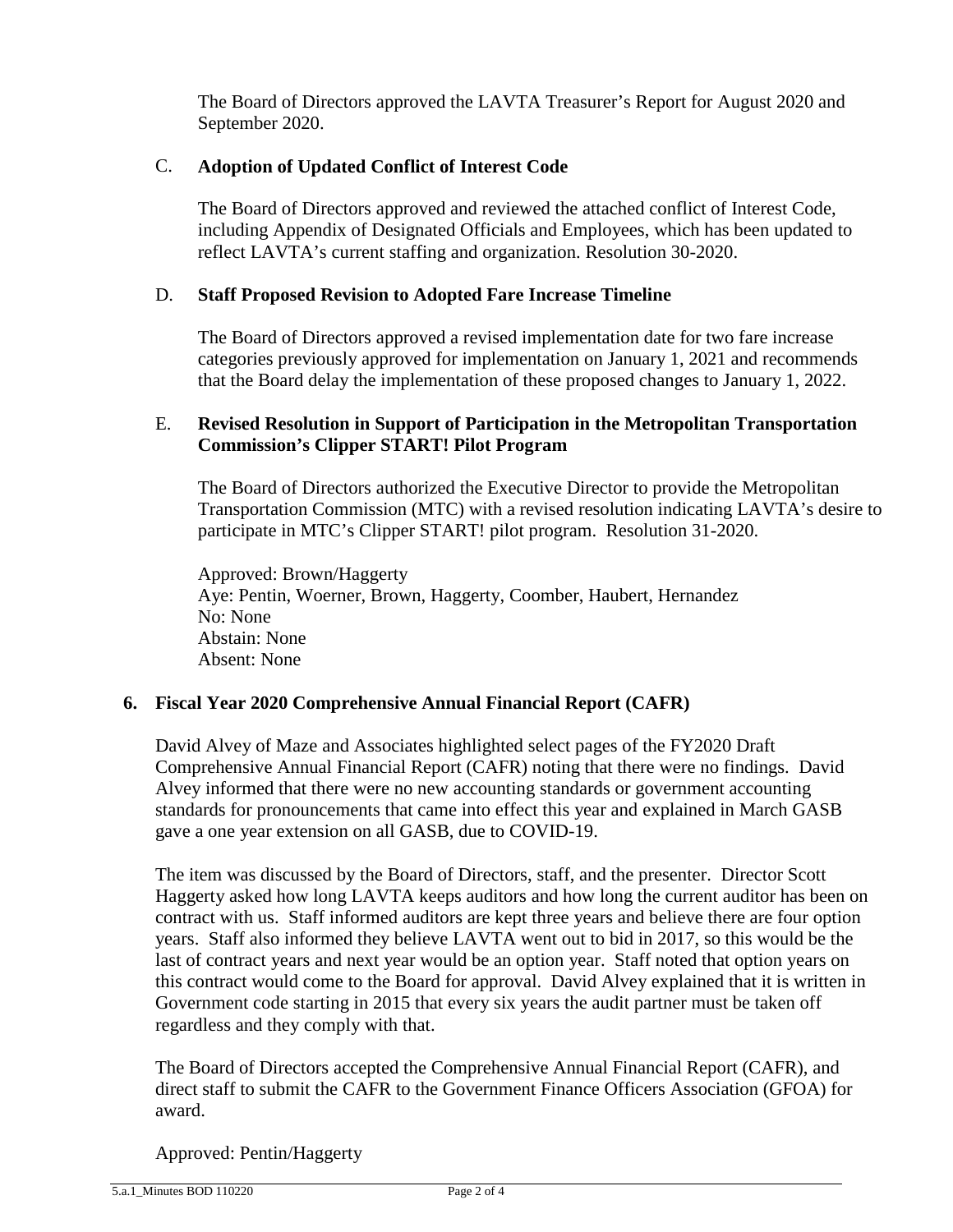Aye: Pentin, Woerner, Brown, Haggerty, Coomber, Haubert, Hernandez No: None Abstain: None Absent: None

#### **7. Set Board of Director Meeting Dates for 2021**

The Board of Directors adopted the above meeting calendar for 2021.

Approved: Haggerty/Coomber Aye: Pentin, Woerner, Brown, Haggerty, Coomber, Haubert, Hernandez No: None Abstain: None Absent: None

### **8. Executive Director's Report**

Executive Director Michael Tree informed that most of the Executive Director's Report was discussed at the Projects and Services Committee meeting. Executive Director Michael Tree noted that LAVTA fare collection resumed on October 1, 2020 and that ridership is around 1,350 fixed route and 45 Paratransit rides per day. Executive Director Michael Tree explained LAVTA works hard to have passengers use masks on our buses, we disinfect every night, and during the day disinfect high touch areas. LAVTA has four Public Service Announcements (PSA) on KKIQ regarding health safety measures LAVTA implemented. Executive Director Michael Tree acknowledge receiving The Transit Agency of the Year Award at the APTA ceremony and the good work the agency Staff and Board are doing. Executive Director Michael Tree announced that starting on November 16, 2020 LAVTA anticipates giving rides to the public on LAVTAs SAV and we are looking at a next generation of autonomous vehicles that currently have operating speeds of 25-30 mph. Lastly, Executive Director Michael Tree provided a brief update on the Pleasanton Corridor Enhancement Project.

The item was discussed by the Board of Directors and staff. Director Scott Haggerty inquired how much the next generation autonomous vehicle costs and if LAVTA is ready to submit a grant to the Air District. Executive Director Michael Tree informed that the next generation autonomous vehicles cost around \$300,000 per unit and that LAVTA has a business plan for the grant submission.

# **9. Adjourn to CLOSED SESSION**

Meeting adjourned to closed session at 4:17pm

- **10. Closed Session pursuant to Government Code Section 54957(b): PUBLIC EMPLOYEE PERFORMANCE EVALUATION Title: Executive Director**
- **11. Closed Session pursuant to Government Code Section 54957.6 CONFERENCE WITH LABOR NEGOTIATOR Agency Representative: Michael Conneran, Legal Counsel Unrepresented Employee: Executive Director**